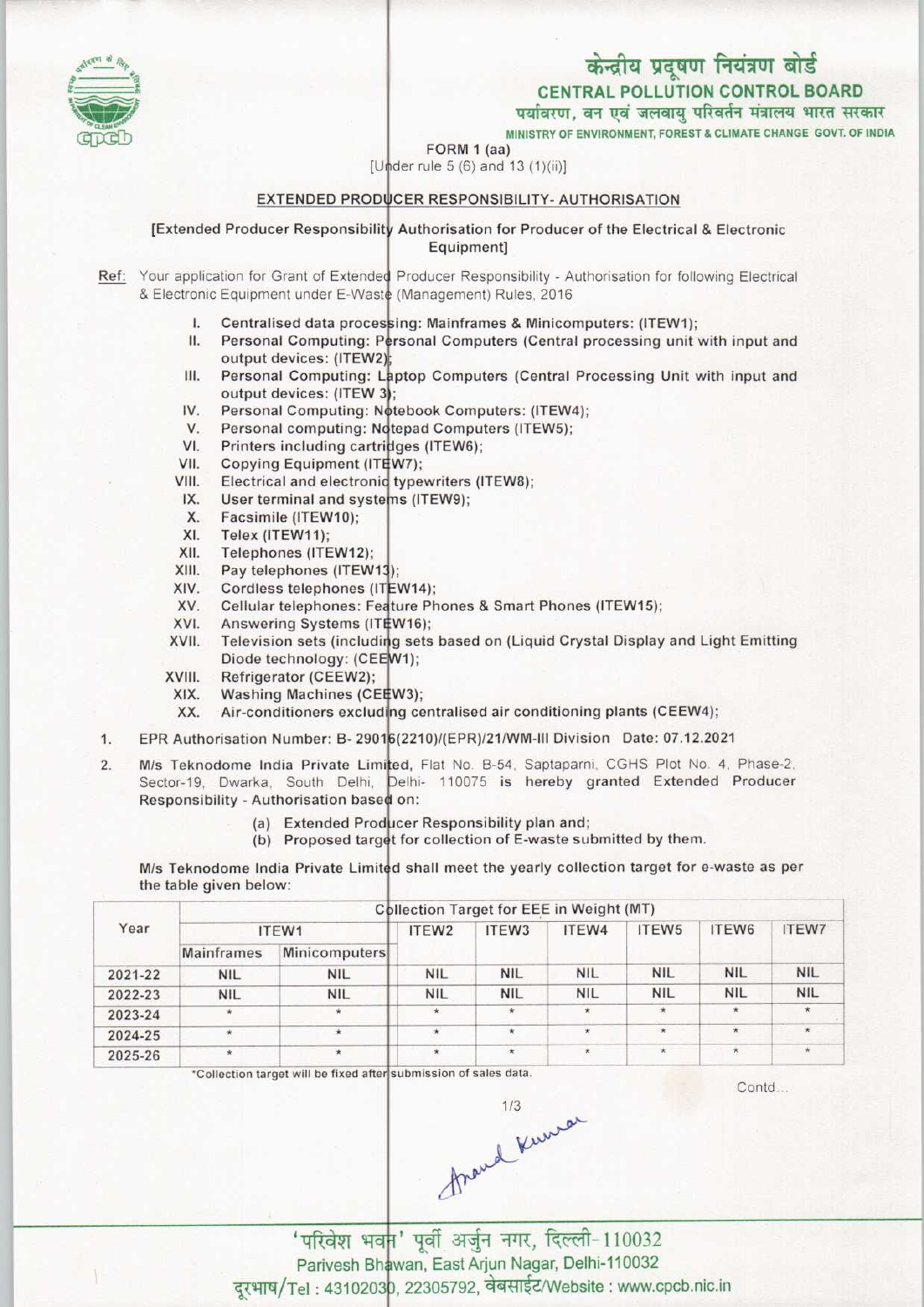

From pre page....

| Year    | Collection Target for EEE in Weight (MT) |            |            |            |            |            |            |                   |                 |  |  |
|---------|------------------------------------------|------------|------------|------------|------------|------------|------------|-------------------|-----------------|--|--|
|         | ITEW8                                    |            |            | ITEW11     | ITEW12     | ITEW13     | ITEW14     | ITEW15            |                 |  |  |
|         |                                          | ITEW9      | ITEW10     |            |            |            |            | Feature<br>Phones | Smart<br>Phones |  |  |
| 2021-22 | <b>NIL</b>                               | <b>NIL</b> | <b>NIL</b> | <b>NIL</b> | <b>NIL</b> | <b>NIL</b> | NIL.       | <b>NIL</b>        | <b>NIL</b>      |  |  |
| 2022-23 | <b>NIL</b>                               | <b>NIL</b> | <b>NIL</b> | <b>NIL</b> | <b>NIL</b> | <b>NIL</b> | <b>NIL</b> | NIL.              | <b>NIL</b>      |  |  |
| 2023-24 | 泳                                        | $\star$    | $\star$    | $\star$    | $\star$    | $\star$    | $\star$    | $\star$           |                 |  |  |
| 2024-25 | $\star$                                  | $\star$    | $\star$    | $\star$    | $\star$    | $\star$    | $*$        | $\star$           | $\star$         |  |  |
| 2025-26 | $\star$                                  | $\star$    | $\star$    | $\star$    | $\star$    | $^\star$   | $\star$    | $\mathbf{x}$      | $\star$         |  |  |

\*Collection target will be fixed after submission of sales data

| Year    |            |            | Collection Target for EEE in Weight (MT) |                   |            |  |  |  |
|---------|------------|------------|------------------------------------------|-------------------|------------|--|--|--|
|         | ITEW16     | CEEW1      | CEEW <sub>2</sub>                        | CEEW <sub>3</sub> | CEEW4      |  |  |  |
| 2021-22 | <b>NIL</b> | <b>NIL</b> | <b>NIL</b>                               | <b>NIL</b>        | <b>NIL</b> |  |  |  |
| 2022-23 | <b>NIL</b> | 4.572      | <b>NIL</b>                               | <b>NIL</b>        | <b>NIL</b> |  |  |  |
| 2023-24 |            | ★          |                                          |                   |            |  |  |  |
| 2024-25 |            | $\ddot{}$  |                                          |                   | $\star$    |  |  |  |
| 2025-26 |            | *          |                                          |                   | $\star$    |  |  |  |

\*Collection target will be fixed after submission of sales data.

# 3. The Authorisation shall be valid for a period of five (5) years from date of issue with following conditions:

- You shall strictly follow the approved Extended Producer Responsibility plan, a copy of which is enclosed herewith as Enclosure-
- You shall ensure that collection mechanism or collection Centres are set up or designated as per the details given in the Extended Producer Responsibility plan and that shall be completed before the proposed dates if any in the EPR Plan (list of collection Centres and the toll free numbers for reverse logistics enclosed).
- You shall ensure that all the collected e-waste is channelized to recycler/dismantler M/s E-waste Recycler India, Shed No 15 Roz ka Meo Industrial area Nuh and records shall be maintained at recycler/dismantler and your end;
- You shall maintain records, in Form-2 of these Rules, of e-waste and make such records available for scrutiny by Central Pollution Control Board
- You shall file annual returns in Form-3 to the Central Pollution Control Board on or before 30th day of June following the financial year to which that returns relates

#### vi. General Terms & Conditions of the Authorisation:

The authorisation shall comply with provisions of the Environment (Protection) Act, 19  $a<sub>r</sub>$ and the E-waste (Management) Rules, 2016 made there under

 $2/3$ 

Contd...

Mand Ruman